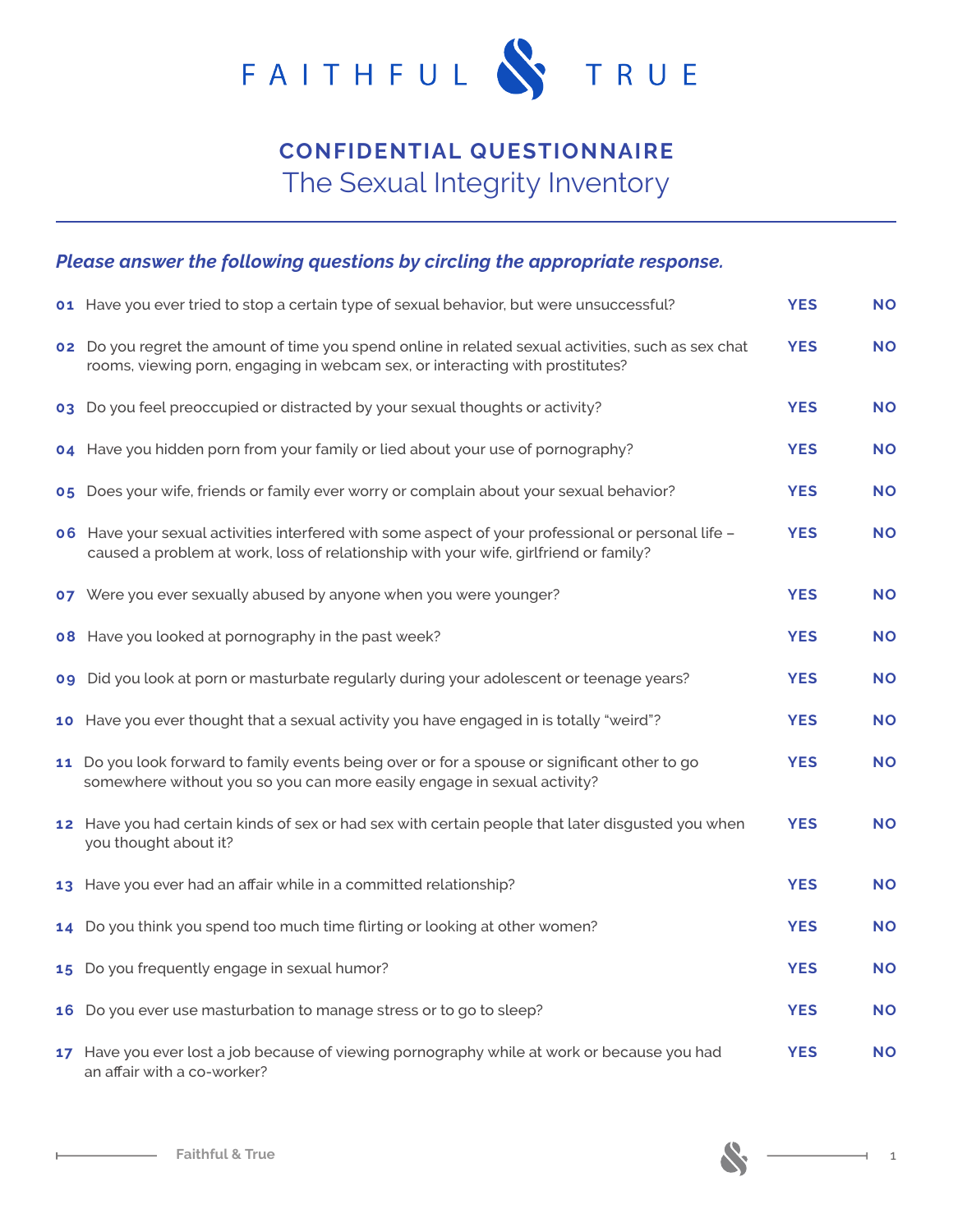

| 18 Do your sexual activities place you in danger of arrest or have you been arrested for your sexual<br>activities?                                                                          | <b>YES</b> | <b>NO</b> |
|----------------------------------------------------------------------------------------------------------------------------------------------------------------------------------------------|------------|-----------|
| 19 Have you ever exposed your spouse or girlfriend to a sexually transmitted disease and not told<br>them about it?                                                                          | <b>YES</b> | <b>NO</b> |
| 20 Has anyone ever been hurt emotionally by events related to your sexual behavior, e.g. lying to<br>your partner or friends, not showing up for events/appointments due to sexual activity? | <b>YES</b> | <b>NO</b> |
| 21 Have you ever been sexual with a minor, or when you were a minor did you ever have sex with<br>someone much younger than you?                                                             | <b>YES</b> | <b>NO</b> |
| 22 Have you made repeated promises to yourself or another person to change some form or your<br>sexual activity, only to break that promise later?                                           | <b>YES</b> | <b>NO</b> |
| 23 Have you ever wondered about your sexual preferences?                                                                                                                                     | <b>YES</b> | <b>NO</b> |
| 24 Have you ever feared being homosexual?                                                                                                                                                    | <b>YES</b> | <b>NO</b> |
| 25 Have you ever engaged in repeated experiences of unsafe or "risky" sex even though you knew<br>it could cause you harm?                                                                   | <b>YES</b> | <b>NO</b> |
| 26 Have you ever had a sexually transmitted disease?                                                                                                                                         | <b>YES</b> | <b>NO</b> |
| 27 Have you ever had sex with someone just because you were aroused and later regretted it?                                                                                                  | <b>YES</b> | <b>NO</b> |
| 28 Have you ever cruised public restrooms, rest areas, gym locker rooms or other public places<br>seeking anonymous sexual encounters with strangers?                                        | <b>YES</b> | <b>NO</b> |
| 29 Have you ever talked to a pastor or professional counselor, psychologist, or doctor about your<br>sexual behaviors?                                                                       | <b>YES</b> | <b>NO</b> |

*Single men, please proceed to the Closing Question below.*

*Married men, or men who were previously married, please complete all of the remaining questions.*